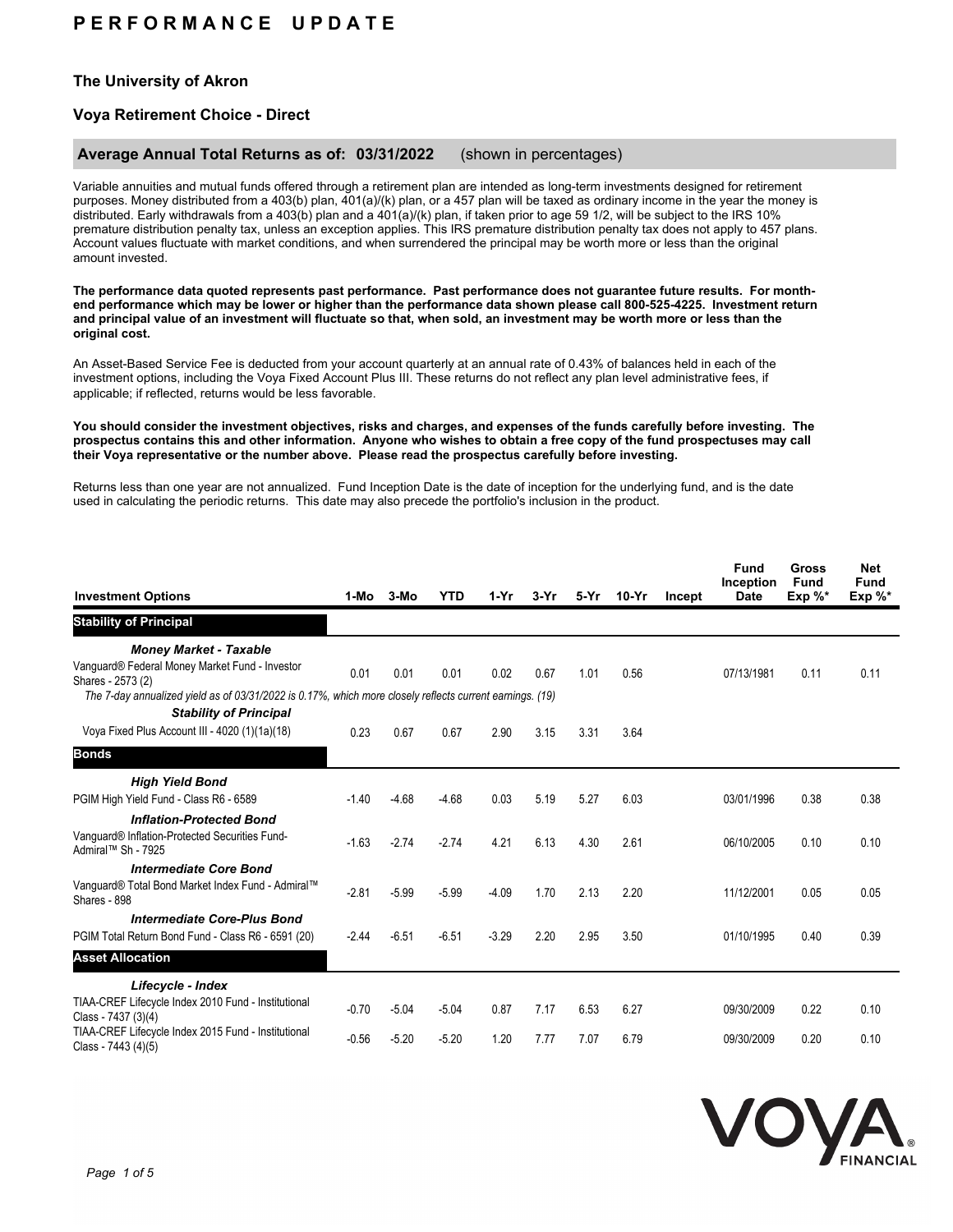| See Performance Introduction Page for Important Information |  |  |
|-------------------------------------------------------------|--|--|
|                                                             |  |  |

|                                                                                                                     |         |          |            |          |        |       |       |        | Fund<br><b>Inception</b> | Gross<br>Fund | Net<br>Fund |
|---------------------------------------------------------------------------------------------------------------------|---------|----------|------------|----------|--------|-------|-------|--------|--------------------------|---------------|-------------|
| <b>Investment Options</b><br>TIAA-CREF Lifecycle Index 2020 Fund - Institutional                                    | 1-Mo    | 3-Mo     | <b>YTD</b> | $1-Yr$   | $3-Yr$ | 5-Yr  | 10-Yr | Incept | Date                     | Exp $%^*$     | Exp $\%^*$  |
| Class - 7444 (4)(6)<br>TIAA-CREF Lifecycle Index 2025 Fund - Institutional                                          | $-0.41$ | $-5.38$  | $-5.38$    | 1.51     | 8.34   | 7.61  | 7.41  |        | 09/30/2009               | 0.19          | 0.10        |
| Class - 7445 (4)(7)                                                                                                 | $-0.14$ | $-5.53$  | $-5.53$    | 2.17     | 9.27   | 8.39  | 8.17  |        | 09/30/2009               | 0.19          | 0.10        |
| TIAA-CREF Lifecycle Index 2030 Fund - Institutional<br>Class - 7447 (4)(8)                                          | 0.17    | $-5.69$  | $-5.69$    | 2.82     | 10.19  | 9.20  | 8.91  |        | 09/30/2009               | 0.18          | 0.10        |
| TIAA-CREF Lifecycle Index 2035 Fund - Institutional<br>Class - 7452 (4)(9)                                          | 0.44    | $-5.84$  | $-5.84$    | 3.45     | 11.11  | 9.97  | 9.62  |        | 09/30/2009               | 0.18          | 0.10        |
| TIAA-CREF Lifecycle Index 2040 Fund - Institutional<br>Class - 7456 (4)(10)                                         | 0.81    | $-5.87$  | $-5.87$    | 4.27     | 12.08  | 10.75 | 10.26 |        | 09/30/2009               | 0.17          | 0.10        |
| TIAA-CREF Lifecycle Index 2045 Fund - Institutional<br>Class - 7457 (4)(11)                                         | 1.19    | $-5.90$  | $-5.90$    | 5.12     | 13.07  | 11.44 | 10.65 |        | 09/30/2009               | 0.17          | 0.10        |
| TIAA-CREF Lifecycle Index 2050 Fund - Institutional<br>Class - 7458 (4)(12)                                         | 1.32    | $-5.89$  | $-5.89$    | 5.40     | 13.33  | 11.62 | 10.76 |        | 09/30/2009               | 0.17          | 0.10        |
| TIAA-CREF Lifecycle Index 2055 Fund - Institutional<br>Class - 7459 (4)(13)                                         | 1.36    | $-5.87$  | $-5.87$    | 5.54     | 13.45  | 11.74 | 10.85 |        | 04/29/2011               | 0.18          | 0.10        |
| TIAA-CREF Lifecycle Index 2060 Fund - Institutional<br>Class - 7460 (4)(14)                                         | 1.41    | $-5.90$  | $-5.90$    | 5.65     | 13.60  | 11.85 |       | 10.11  | 09/26/2014               | 0.20          | 0.10        |
| TIAA-CREF Lifecycle Index 2065 Fund - Institutional<br>Class - E655                                                 | 1.40    | $-5.90$  | $-5.90$    | 5.95     |        |       |       | 17.42  | 09/30/2020               | 2.08          | 0.10        |
| TIAA-CREF Lifecycle Index Retire Income Fund - Inst<br>Class - 7462 (4)(15)                                         | $-0.66$ | $-5.07$  | $-5.07$    | 0.92     | 7.23   | 6.53  | 5.98  |        | 09/30/2009               | 0.22          | 0.10        |
| <b>Balanced</b>                                                                                                     |         |          |            |          |        |       |       |        |                          |               |             |
| Allocation--50% to 70% Equity<br>Calvert Balanced Fund - Class R6 - D323 (21)                                       | 1.37    | $-4.91$  | $-4.91$    | 7.08     | 12.38  | 10.46 | 8.80  |        | 10/21/1982               | 0.65          | 0.64        |
| <b>Large Cap Value/Blend</b>                                                                                        |         |          |            |          |        |       |       |        |                          |               |             |
| <b>Large Blend</b>                                                                                                  |         |          |            |          |        |       |       |        |                          |               |             |
| Vanguard® 500 Index Fund - Admiral™ Shares - 899                                                                    | 3.71    | $-4.61$  | $-4.61$    | 15.60    | 18.89  | 15.95 | 14.60 |        | 11/13/2000               | 0.04          | 0.04        |
| <b>Large Value</b><br>Columbia Dividend Income Fund - Institutional 3 Class -                                       |         |          |            |          |        |       |       |        |                          |               |             |
| 7752                                                                                                                | 3.51    | $-2.59$  | $-2.59$    | 13.05    | 15.04  | 13.44 | 12.96 |        | 03/04/1998               | 0.56          | 0.56        |
| <b>Large Cap Growth</b>                                                                                             |         |          |            |          |        |       |       |        |                          |               |             |
| <b>Large Growth</b><br>MFS® Growth Fund - Class R6 - 3665                                                           | 2.60    | $-12.33$ | $-12.33$   | 8.07     | 18.70  | 19.28 | 16.04 |        | 09/13/1993               | 0.53          | 0.53        |
| <b>Small/Mid/Specialty</b>                                                                                          |         |          |            |          |        |       |       |        |                          |               |             |
| <b>Mid-Cap Growth</b>                                                                                               |         |          |            |          |        |       |       |        |                          |               |             |
| MFS® Mid Cap Growth Fund - Class R6 - 8133<br>Vanguard® Extended Market Index Fund - Admiral™                       | 1.32    | $-15.56$ | $-15.56$   | $-1.23$  | 14.96  | 16.65 | 14.45 |        | 12/01/1993               | 0.66          | 0.66        |
| Shares - 1353                                                                                                       | 0.86    | $-9.34$  | -9.34      | -5.41    | 14.17  | 12.06 | 12.33 |        | 11/13/2000               | 0.06          | 0.06        |
| <b>Mid-Cap Value</b><br>Allspring Special Mid Cap Value Fund - Class R6 - 6093<br>(16)                              | 0.69    | $-2.27$  | $-2.27$    | 13.19    | 15.01  | 10.86 | 13.05 |        | 12/31/1998               | 0.71          | 0.71        |
| <b>Small Growth</b><br>Federated Hermes Kaufmann Small Cap Fund - Class                                             | 1.04    | $-15.90$ | $-15.90$   | $-15.10$ |        |       |       |        | 12/18/2002               | 0.91          | 0.89        |
| R6 Shares - C686 (17)<br><b>Small Value</b>                                                                         |         |          |            |          | 11.00  | 17.67 | 14.71 |        |                          |               |             |
| Allspring Special Small Cap Value Fund - Class R6 -<br>8051                                                         | $-0.38$ | $-4.02$  | $-4.02$    | 2.99     | 12.29  | 9.14  | 11.20 |        | 05/07/1993               | 0.85          | 0.85        |
| <b>Specialty - Real Estate</b><br>Vanguard® Real Estate Index Fund - Admiral™ Shares<br>$-802$                      | 6.32    | $-5.97$  | $-5.97$    | 21.45    | 11.44  | 9.67  | 9.70  |        | 11/12/2001               | 0.12          | 0.12        |
| <b>Global / International</b>                                                                                       |         |          |            |          |        |       |       |        |                          |               |             |
| <b>Diversified Emerging Mkts</b><br>American Funds New World Fund® - Class R-6 - 3491<br><b>Foreign Large Blend</b> | 0.14    | $-10.34$ | $-10.34$   | $-6.50$  | 9.91   | 9.86  | 7.13  |        | 06/17/1999               | 0.57          | 0.57        |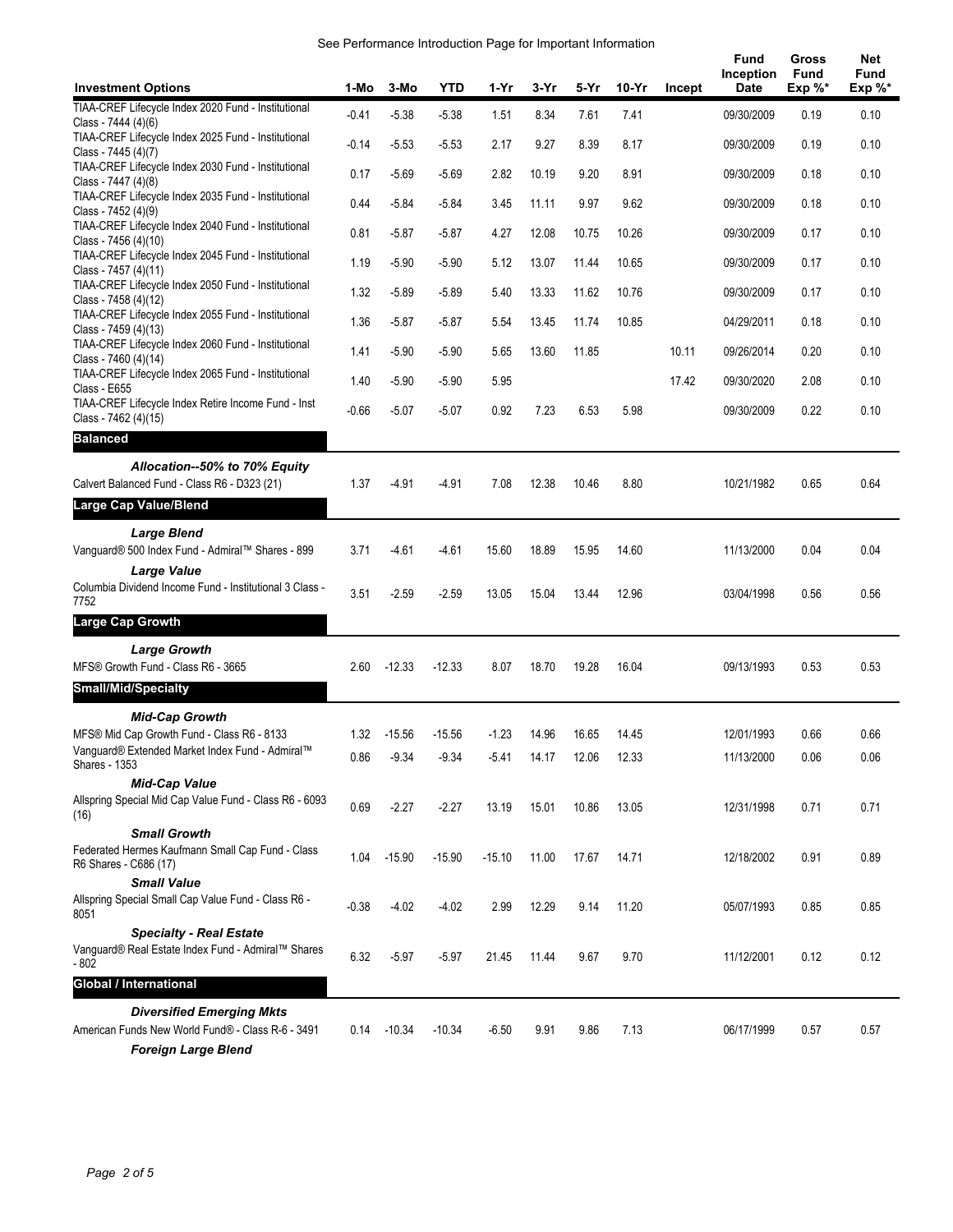| <b>Investment Options</b>                                                                 | 1-Mo    | 3-Mo     | YTD      | 1-Yr    | 3-Yr | 5-Yr | 10-Yr | Incept | Fund<br>Inception<br><b>Date</b> | Gross<br>Fund<br>$Exp \%^*$ | Net<br>Fund<br>Exp $\%^*$ |
|-------------------------------------------------------------------------------------------|---------|----------|----------|---------|------|------|-------|--------|----------------------------------|-----------------------------|---------------------------|
| Vanguard® Total International Stock Index Fund -<br>Adm™ Sh - 9889                        | $-0.40$ | $-6.08$  | $-6.08$  | $-1.85$ | 7.76 | 6.78 | 5.80  |        | 04/29/1996                       | 0.11                        | 0.11                      |
| <b>Foreign Large Growth</b><br>ClearBridge International Growth Fund - Class IS -<br>D588 | 0.20    | $-13.16$ | $-13.16$ | $-6.40$ | 9.17 |      |       | 8.16   | 09/17/2018                       | 0.72                        | 0.72                      |

The risks of investing in small company stocks may include relatively low trading volumes, a greater degree of change in earnings and greater short-term volatility.

Foreign investing involves special risks such as currency fluctuation and public disclosure, as well as economic and political risks.

Some of the Funds invest in securities guaranteed by the U.S. Government as to the timely payment of principal and interest; however, shares of the Funds are not insured nor guaranteed.

High yielding fixed-income securities generally are subject to greater market fluctuations and risks of loss of income and principal than are investments in lower yielding fixed-income securities.

Sector funds may involve greater-than average risk and are often more volatile than funds holding a diversified portfolio of stocks in many industries. Examples include: banking, biotechnology, chemicals, energy, environmental services, natural resources, precious metals, technology, telecommunications, and utilities.

\*The Gross Expense Ratios shown do not reflect any temporary fee or expense waivers that may be in effect for a fund. The performance of a fund with a temporary fee or expense waiver would have been lower if the gross fund fees / expenses listed had been reflected.

#### **Additional Notes**

(1)The current rate for the Voya Fixed Plus Account III MC 940, Fund 4020 is 2.75%, expressed as an annual effective yield. The current rate may change and be higher or lower than the previously identified rate but is guaranteed not to be less than 1.00%. VRIAC will not apply a decrease to the current rate following a rate change initiated solely by us prior to the last day of the three-month period measured from the first day of the month in which such change was effective. Note: The current rate for an initial investment in the fixed account previously identified may be in effect for less than a full three-month period.

(1a)The Voya Fixed Account Plus III offers a crediting rate of at least 2.75% through May 31, 2023, and at least 2.25% through May 31, 2024. The crediting rate thereafter will be that of the Voya's then prevailing "current" crediting rate. The "current" crediting rate applied will be subject to change at any time. The current credited rate will never be lower than the Guaranteed Minimum Interest Rate set forth in your contract. Guarantees are based on the claims-paying ability of Voya Retirement Insurance and Annuity Company and do not apply to the investment return or principal value of the mutual funds under a custodial or trust agreement.

(2)YOU COULD LOSE MONEY BY INVESTING IN THE FUND. ALTHOUGH THE FUND SEEKS TO PRESERVE THE VALUE OF YOUR INVESTMENT AT \$1.00 PER SHARE, IT CANNOT GUARANTEE IT WILL DO SO. AN INVESTMENT IN THE FUND IS NOT INSURED OR GUARANTEED BY THE FEDERAL DEPOSIT INSURANCE CORPORATION OR ANY OTHER GOVERNMENT AGENCY. THE FUND'S SPONSOR HAS NO LEGAL OBLIGATION TO PROVIDE FINANCIAL SUPPORT TO THE FUND, AND YOU SHOULD NOT EXPECT THAT THE SPONSOR WILL PROVIDE FINANCIAL SUPPORT TO THE FUND AT ANY TIME.

(3)TIAA-CREF Lifecycle Index 2010 Fund - Institutional Class: Under the Fund's expense reimbursement arrangements, the Fund's investment adviser, Teachers Advisors, LLC ("Advisors"), has contractually agreed to reimburse the Fund for any Total annual Fund operating expenses (excluding interest, taxes, brokerage commissions or other transactional expenses, Acquired Fund fees and expenses, extraordinary expenses and any expenses originally attributable to Class W shares of the Underlying Funds of the Trust that were incurred directly by the Fund) that exceed: (i) 0.00% of average daily net assets for Institutional Class shares of the Fund. These expense reimbursement arrangements will continue through at least September 30, 2021, unless changed with approval of the Board of Trustees. Advisors has contractually agreed to waive 0.104% of the Fund's Management fee. This waiver will remain in effect through September 30, 2021, unless changed with the approval of the Board of Trustees.

(4)Each of the TIAA-CREF Lifecycle Funds is designed to provide a single diversified portfolio managed with a target retirement date in mind. The target date is the approximate date when investors expect to begin withdrawing money from the fund. Each portfolio invests in several underlying equity and fixed income funds offered by the TIAA-CREF Funds. The returns quoted represent past performance, which is no guarantee of future results. Returns and the principal value of your investment will fluctuate. Current performance may be higher or lower than that shown, and you may have a gain or a loss when you redeem your mutual fund shares.

(5)TIAA-CREF Lifecycle Index 2015 Fund - Institutional Class: Under the Fund's expense reimbursement arrangements, the Fund's investment adviser, Teachers Advisors, LLC ("Advisors"), has contractually agreed to reimburse the Fund for any Total annual Fund operating expenses (excluding interest, taxes, brokerage commissions or other transactional expenses, Acquired Fund fees and expenses, extraordinary expenses and any expenses originally attributable to Class W shares of the Underlying Funds of the Trust that were incurred directly by the Fund) that exceed: (i) 0.002% of average daily net assets for Institutional Class shares of the Fund. These expense reimbursement arrangements will continue through at least September 30, 2021, unless changed with approval of the Board of Trustees. Advisors has contractually agreed to waive 0.098% of the Fund's Management fee. This waiver will remain in effect through September 30, 2021, unless changed with the approval of the Board of Trustees.

(6)TIAA-CREF Lifecycle Index 2020 Fund - Institutional Class: Under the Fund's expense reimbursement arrangements, the Fund's investment adviser, Teachers Advisors, LLC ("Advisors"), has contractually agreed to reimburse the Fund for any Total annual Fund operating expenses (excluding interest, taxes, brokerage commissions or other transactional expenses, Acquired Fund fees and expenses, extraordinary expenses and any expenses originally attributable to Class W shares of the Underlying Funds of the Trust that were incurred directly by the Fund) that exceed: (i) 0.008% of average daily net assets for Institutional Class shares of the Fund. These expense reimbursement arrangements will continue through at least September 30, 2021, unless changed with approval of the Board of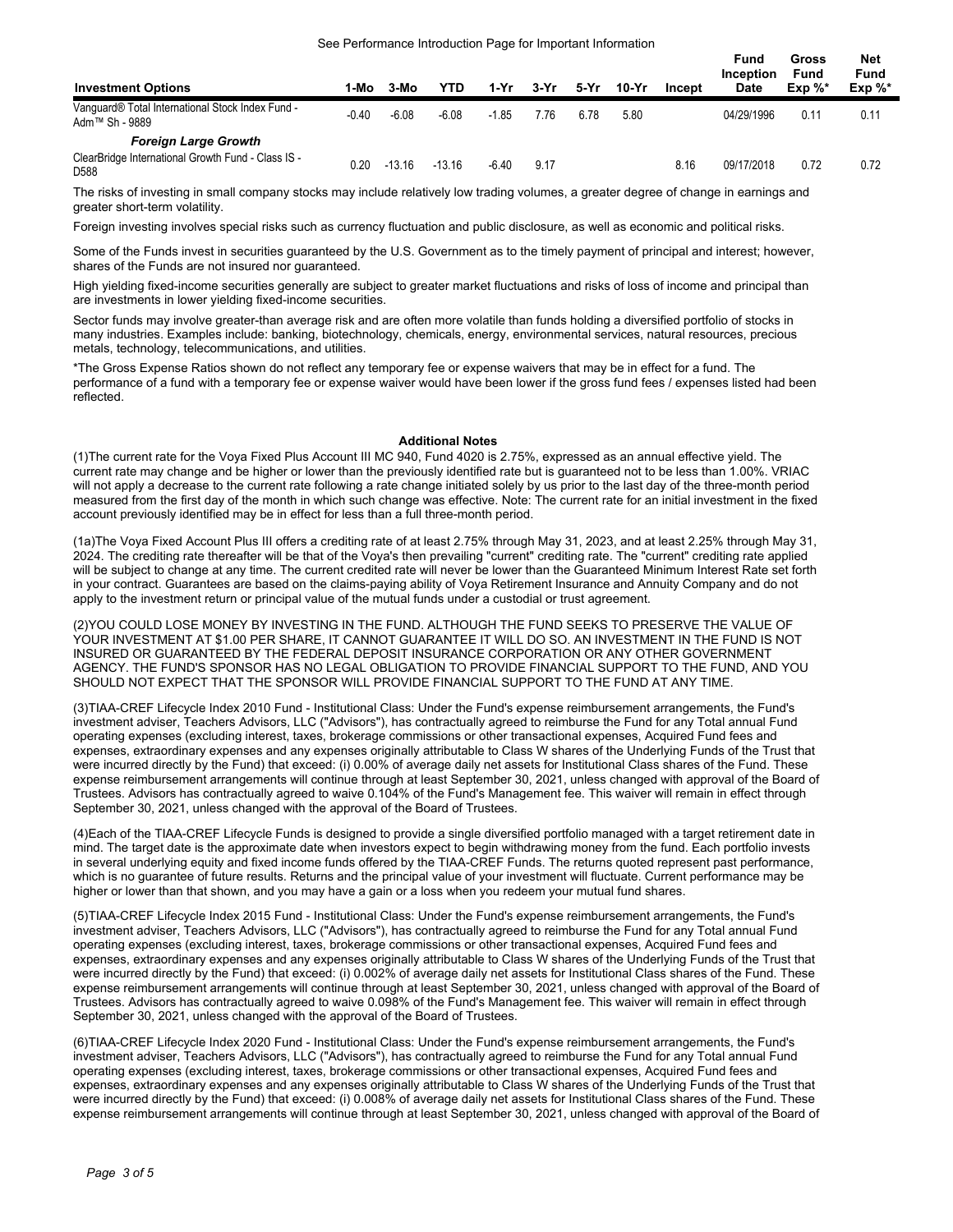#### See Performance Introduction Page for Important Information **Additional Notes**

Trustees. Advisors has contractually agreed to waive 0.092% of the Fund's Management fee. This waiver will remain in effect through September 30, 2021, unless changed with the approval of the Board of Trustees.

(7)TIAA-CREF Lifecycle Index 2025 Fund - Institutional Class: Under the Fund's expense reimbursement arrangements, the Fund's investment adviser, Teachers Advisors, LLC ("Advisors"), has contractually agreed to reimburse the Fund for any Total annual Fund operating expenses (excluding interest, taxes, brokerage commissions or other transactional expenses, Acquired Fund fees and expenses, extraordinary expenses and any expenses originally attributable to Class W shares of the Underlying Funds of the Trust that were incurred directly by the Fund) that exceed: (i) 0.015% of average daily net assets for Institutional Class shares of the Fund. These expense reimbursement arrangements will continue through at least September 30, 2021, unless changed with approval of the Board of Trustees. Advisors has contractually agreed to waive 0.085% of the Fund's Management fee. This waiver will remain in effect through September 30, 2021, unless changed with the approval of the Board of Trustees.

(8)TIAA-CREF Lifecycle Index 2030 Fund - Institutional Class: Under the Fund's expense reimbursement arrangements, the Fund's investment adviser, Teachers Advisors, LLC ("Advisors"), has contractually agreed to reimburse the Fund for any Total annual Fund operating expenses (excluding interest, taxes, brokerage commissions or other transactional expenses, Acquired Fund fees and expenses, extraordinary expenses and any expenses originally attributable to Class W shares of the Underlying Funds of the Trust that were incurred directly by the Fund) that exceed: (i) 0.022% of average daily net assets for Institutional Class shares of the Fund. These expense reimbursement arrangements will continue through at least September 30, 2021, unless changed with approval of the Board of Trustees. Advisors has contractually agreed to waive 0.078% of the Fund's Management fee. This waiver will remain in effect through September 30, 2021, unless changed with the approval of the Board of Trustees.

(9)TIAA-CREF Lifecycle Index 2035 Fund - Institutional Class: Under the Fund's expense reimbursement arrangements, the Fund's investment adviser, Teachers Advisors, LLC ("Advisors"), has contractually agreed to reimburse the Fund for any Total annual Fund operating expenses (excluding interest, taxes, brokerage commissions or other transactional expenses, Acquired Fund fees and expenses, extraordinary expenses and any expenses originally attributable to Class W shares of the Underlying Funds of the Trust that were incurred directly by the Fund) that exceed: (i) 0.029% of average daily net assets for Institutional Class shares of the Fund. These expense reimbursement arrangements will continue through at least September 30, 2021, unless changed with approval of the Board of Trustees. Advisors has contractually agreed to waive 0.071% of the Fund's Management fee. This waiver will remain in effect through September 30, 2021, unless changed with the approval of the Board of Trustees.

(10)TIAA-CREF Lifecycle Index 2040 Fund - Institutional Class: Under the Fund's expense reimbursement arrangements, the Fund's investment adviser, Teachers Advisors, LLC ("Advisors"), has contractually agreed to reimburse the Fund for any Total annual Fund operating expenses (excluding interest, taxes, brokerage commissions or other transactional expenses, Acquired Fund fees and expenses, extraordinary expenses and any expenses originally attributable to Class W shares of the Underlying Funds of the Trust that were incurred directly by the Fund) that exceed 0.033% of average daily net assets for Institutional Class shares of the Fund. These expense reimbursement arrangements will continue through at least September 30, 2021, unless changed with approval of the Board of Trustees. Advisors has contractually agreed to waive 0.067% of the Fund's Management fee. This waiver will remain in effect through September 30, 2021, unless changed with the approval of the Board of Trustees.

(11)TIAA-CREF Lifecycle Index 2045 Fund - Institutional Class: Under the Fund's expense reimbursement arrangements, the Fund's investment adviser, Teachers Advisors, LLC ("Advisors"), has contractually agreed to reimburse the Fund for any Total annual Fund operating expenses (excluding interest, taxes, brokerage commissions or other transactional expenses, Acquired Fund fees and expenses, extraordinary expenses and any expenses originally attributable to Class W shares of the Underlying Funds of the Trust that were incurred directly by the Fund) that exceed 0.038% of average daily net assets for Institutional Class shares of the Fund. These expense reimbursement arrangements will continue through at least September 30, 2021, unless changed with approval of the Board of Trustees. Advisors has contractually agreed to waive 0.062% of the Fund's Management fee. This waiver will remain in effect through September 30, 2021, unless changed with the approval of the Board of Trustees.

(12)TIAA-CREF Lifecycle Index 2050 Fund - Institutional Class: Under the Fund's expense reimbursement arrangements, the Fund's investment adviser, Teachers Advisors, LLC ("Advisors"), has contractually agreed to reimburse the Fund for any Total annual Fund operating expenses (excluding interest, taxes, brokerage commissions or other transactional expenses, Acquired Fund fees and expenses, extraordinary expenses and any expenses originally attributable to Class W shares of the Underlying Funds of the Trust that were incurred directly by the Fund) that exceed 0.038% of average daily net assets for Institutional Class shares of the Fund. These expense reimbursement arrangements will continue through at least September 30, 2021, unless changed with approval of the Board of Trustees. Advisors has contractually agreed to waive 0.062% of the Fund's Management fee. This waiver will remain in effect through September 30, 2021, unless changed with the approval of the Board of Trustees.

(13)TIAA-CREF Lifecycle Index 2055 Fund - Institutional Class: Under the Fund's expense reimbursement arrangements, the Fund's investment adviser, Teachers Advisors, LLC ("Advisors"), has contractually agreed to reimburse the Fund for any Total annual Fund operating expenses (excluding interest, taxes, brokerage commissions or other transactional expenses, Acquired Fund fees and expenses, extraordinary expenses and any expenses originally attributable to Class W shares of the Underlying Funds of the Trust that were incurred directly by the Fund) that exceed 0.039% of average daily net assets for Institutional Class shares of the Fund. These expense reimbursement arrangements will continue through at least September 30, 2021, unless changed with approval of the Board of Trustees. Advisors has contractually agreed to waive 0.061% of the Fund's Management fee. This waiver will remain in effect through September 30, 2021, unless changed with the approval of the Board of Trustees.

(14)TIAA-CREF Lifecycle Index 2060 Fund - Institutional Class: Under the Fund's expense reimbursement arrangements, the Fund's investment adviser, Teachers Advisors, LLC ("Advisors"), has contractually agreed to reimburse the Fund for any Total annual Fund operating expenses (excluding interest, taxes, brokerage commissions or other transactional expenses, Acquired Fund fees and expenses, extraordinary expenses and any expenses originally attributable to Class W shares of the Underlying Funds of the Trust that were incurred directly by the Fund) that exceed (i) 0.039% of average daily net assets for Institutional Class shares of the Fund. These